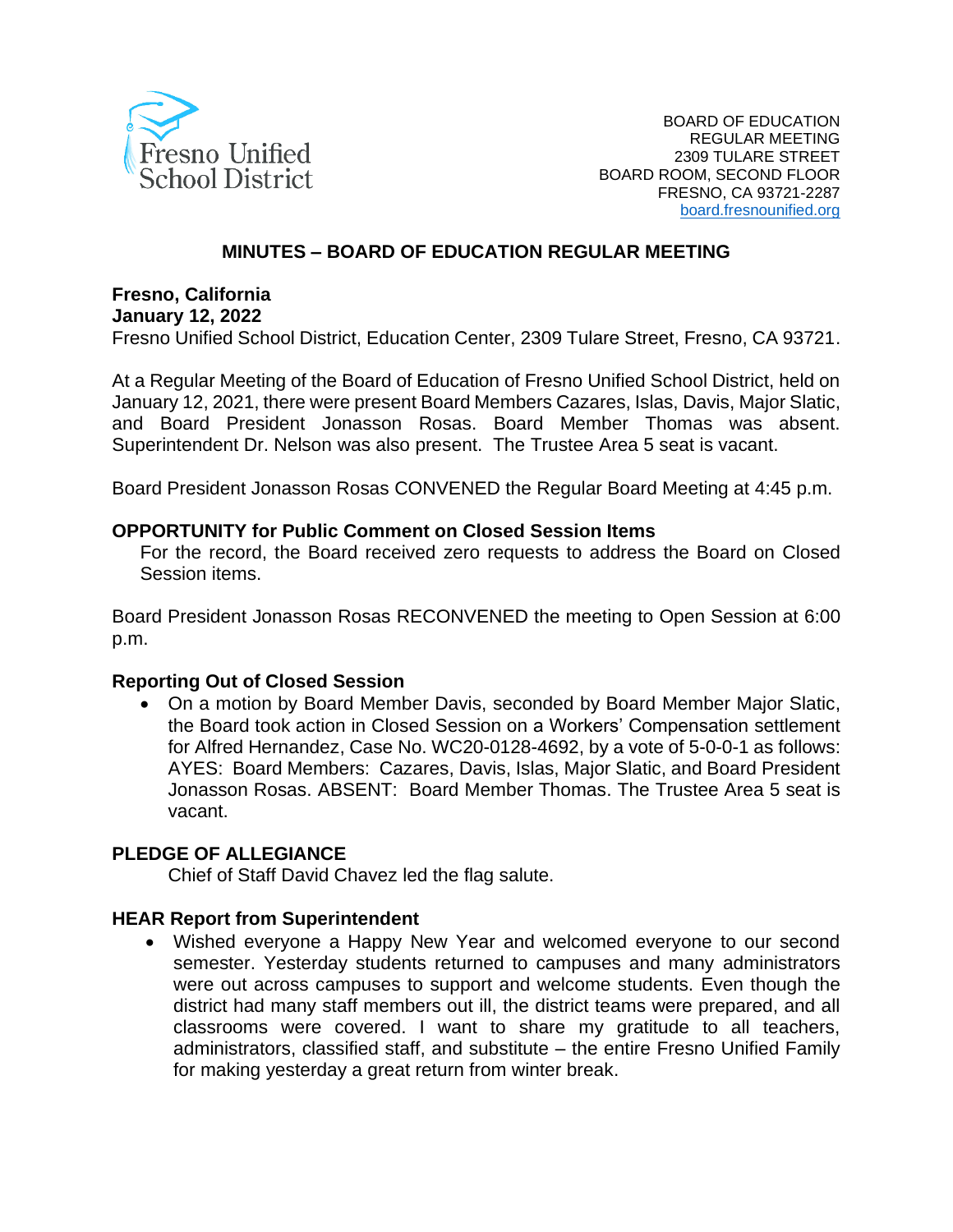### **HEAR Report from Superintendent - continued**

- Recognized January as National Mentoring Month. Every January, the Mentoring Office in the Fresno Unified Department of Prevention and Intervention joins with others across the nation in celebration of National Mentoring Month. The goal is to amplify, promote, and raise awareness about the power of relationships through mentoring. This month, the Mentoring Office will be sharing positive videos and stories, highlighting our innovative programs, recruiting mentors, and providing resources and mentor engagement strategies.
- Thanked our Board of Education for considering the adoption of the recommended Inclusion Resolution (item A-3). This resolution is a bold statement that this Board of Education and I value to prioritize inclusive practices. It shows that we are committed to seeing students with education services as first and foremost, general education students. I recognize how impactful language is and Person First Language is a part of this resolution, ensuring that our district will identify people without stating a category as though it is their identity. This resolution sets in stone one of the district's top priorities, ensuring that all students with specialized services have substantive daily interaction with their fellow students of all abilities.
- Congratulated Trustee Valerie Davis on her upcoming recognition through the Fresno MLK Jr. Unity Committee. Trustee Davis will be awarded the MLK Education Award by the committee this Friday, January 14 at City Hall.
- Congratulated Sequoia Middle School for being named a California School to Watch. Sequoia was recognized in part for improving academic outcomes, its performing arts program, an award winning CTE technology pathway, a Junior Doctors Academy, a strong campus climate and culture, and a rich co-curricular program.
- Shared this week starts our LCAP engagement process with regional in-person and virtual town halls. This week roundtables begin with Bullard High School tomorrow, January 13 at 5:30 p.m. in the cafeteria. All students, staff, parents, and community members are invited to the Community Roundtable Explorations to help our district improve education. Dinner, childcare, and translation will be provided, and all participants will receive free Fresno Chafee Zoo tickets for an adult, a child, and a giraffe feeding. To find more information on the in-person and virtual town halls head to our website at [www.fresnounified.org.](http://www.fresnounified.org/)
- Shared a final reminder that The Fresno Compact is accepting nominations for business-education partnerships through Friday, January 14, 2022. Districts are invited to nominate business partners who have played a significant role in educational activities and program. The online application is now available.
- Shared a great video created by Fresno Unified GSA students focused on safe spaces and top ways our staff can be strong allies for our LGBTQ+ students. I challenge staff to take action on the tips shared by Fresno Unified students and to reach out to the Department of Prevention and Intervention for your own safe space poster.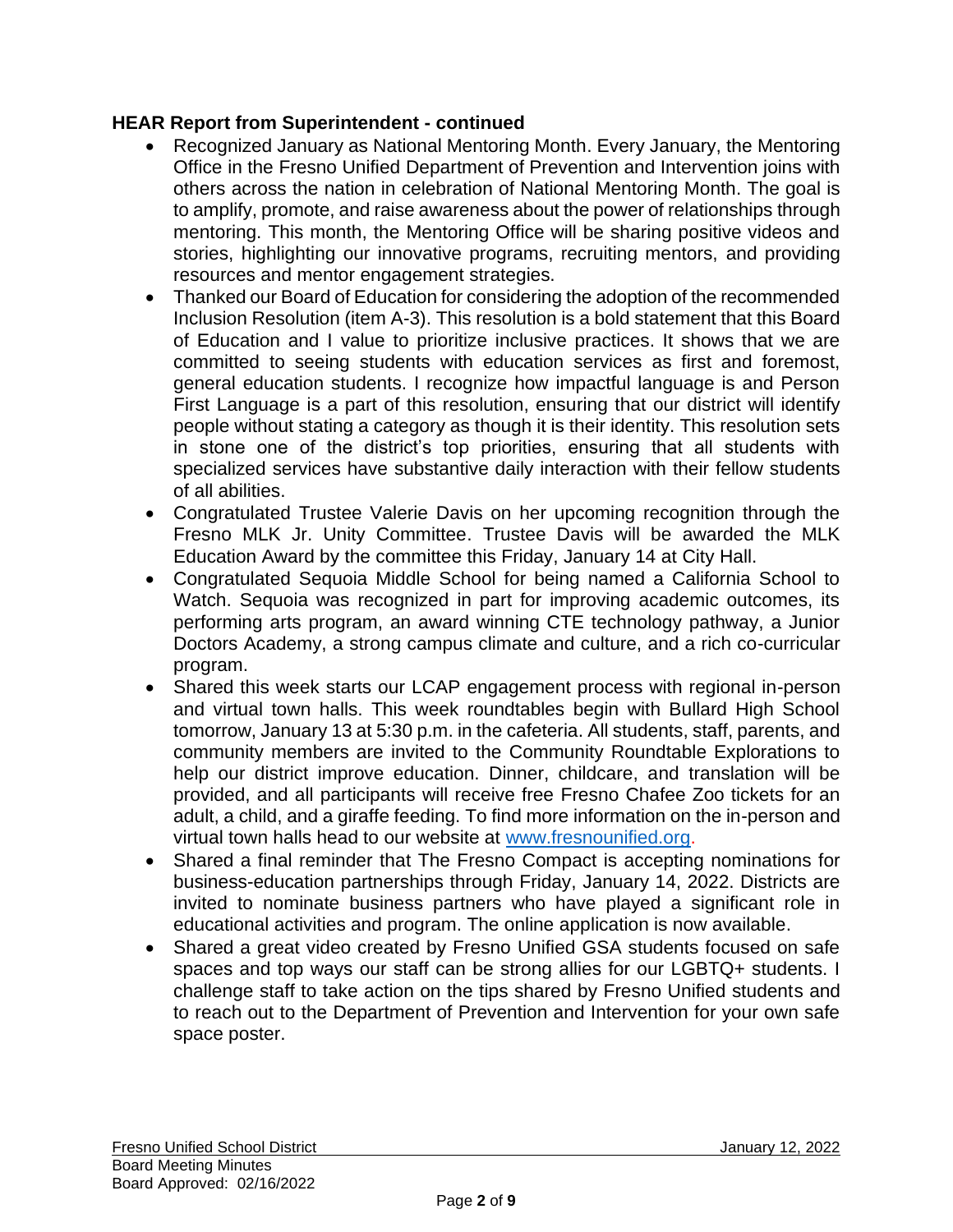### **OPPORTUNITY for Public Comment on Consent Agenda Items**

For the record, the Board received two requests to address the Board on the Consent Agenda. The individual's name along with a summary of topic are listed as follows:

- 1. Andrew Fabela: A-1, Employee dismissal.
- 2. Andrew Fabela: A-3, Classroom inclusiveness.

On a motion by Board Clerk Islas, seconded by Board Member Cazares, the Consent Agenda, with the exception of Agenda Items A-6 and A-12, which were pulled for further discussion, was approved by a roll call vote of 5-0-0-1, as follows: AYES: Board Members: Cazares, Davis, Islas, Major Slatic, and President Jonasson Rosas. ABSENT: Board Member Thomas. The Trustee Area 5 seat is vacant.

**ALL CONSENT AGENDA** items are considered routine by the Board of Education and will be enacted by one motion. There will be no separate discussion of items unless a Board member so requests, in which event, the item(s) will be considered following approval of the Consent Agenda.

# **A. CONSENT AGENDA**

- **A-1, APPROVE Personnel List APPROVED as recommended.**
- **A-2, ADOPT Findings of Fact and Recommendations of District Administrative Board ADOPTED as recommended**, the Findings of Fact and Recommendations of District Administrative Panels.
- **A-3, ADOPT Resolution in Endorsing Inclusive Education Practices for Every Student in Fresno Unified School District ADOPTED as recommended**, this resolution endorses inclusive school hallmark practices for every student in Fresno Unified School District.
- **A-4, APPROVE Minutes from Prior Meetings APPROVED as recommended**, draft minutes for the November 03, and November 17, 2021, Regular Board Meetings.

## **A-5, APPROVE Agreement with Camp Oakhurst**

**APPROVED as recommended**, an agreement with Camp Oakhurst Outdoor School who provides sixth-grade students with the opportunity to gin hands-on science instruction, while building positive relationships with their peers, teachers, and adults.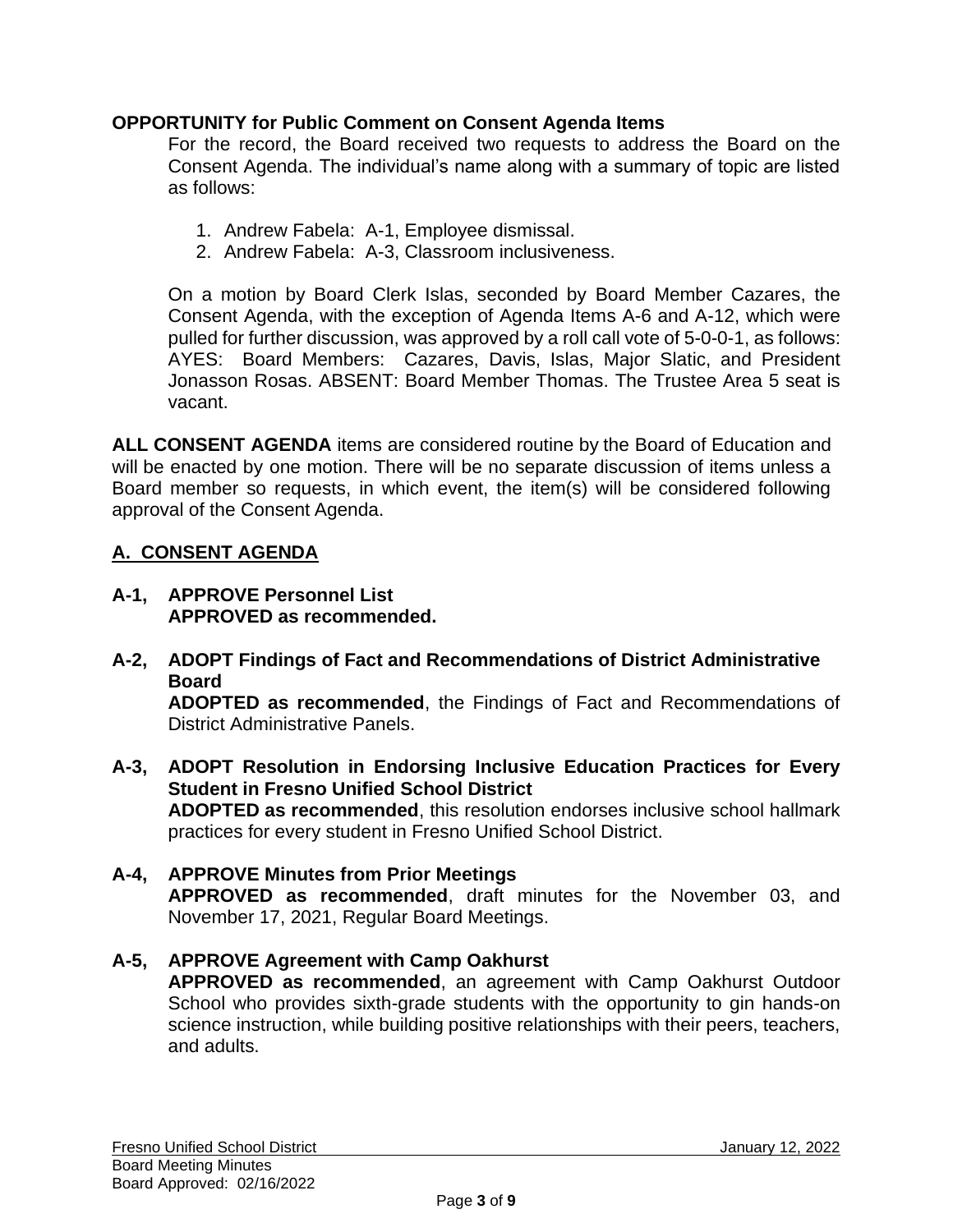## **A. CONSENT AGENDA- continued**

### **A-6, APPROVE Agreement with Professor & Lawyer Mark T. Harris**

**APPROVED as recommended**, an agreement with Professor and Lawyer Mark T. Harris for the purpose of providing Social Justice Lecture Series sessions for district staff.

For the record, Board Members had comments/questions pertaining to Agenda Item A-6. A summary is as follows: Requested clarity on who would be ensuring these sessions are conducted in a safe and considerate manner. Lisa Nichols, Bryan Wells, Kim Mecum, and Superintendent Dr. Nelson were available to provide clarity.

On a motion by Board Member Davis, seconded by Board Member Cazares, Agenda Item A-6 was approved by a vote of 5-0-0-1 as follows: AYES: Board Members: Cazares, Davis, Islas, Major Slatic, and President Jonasson Rosas. ABSENT: Board Member Thomas. The Trustee Area 5 is vacant.

#### **A-7, APPROVE Agreement with Dr. Hueling Lee**

**APPROVED as recommended**, an agreement with Dr. Hueling Lee to assist with the implementation of the criteria for the Seal of Civic Engagement.

#### **A-8, APPROVE Agreement for External Audit Services**

**APPROVED as recommended**, a renewal of the external auditing services agreement with Crowe LLP was approved for 2021/22 through 2025/26.

#### **A-9, APPROVE Addendum to Service Agreement with Deaf and Hard of Hearing Service Center**

**APPROVED as recommended**, an addendum with the Deaf and Hard of Hearing Service Center (DHHSC) in the amount of \$513,000.

#### **A-10, APPROVE 2021/22 Fresno Unified Career Technical Education Advisory Committee Member List**

**APPROVED as recommended**, a career technical education advisory committee to develop recommendations on the program and to provide liaison between the district and potential employer (EC 8070).

#### **A-11, RATIFY Agreement with Education Behavior Consultants**

**RATIFIED as recommended**, an agreement with Education Behavior Consultants for six Registered Behavior Technicians (RBT) to provide direct support to elementary students identified as needing intensive Tier III behavior support.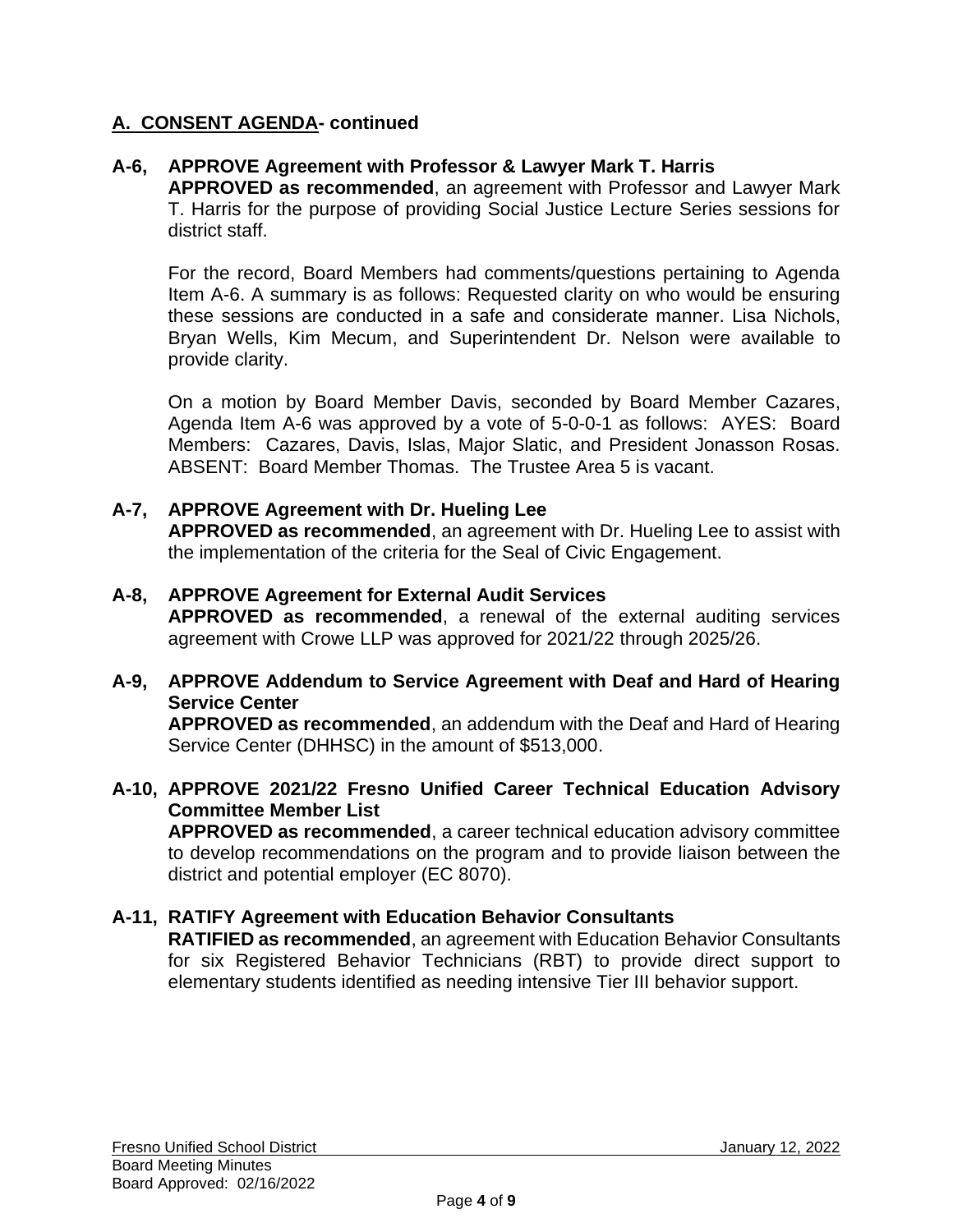# **A. CONSENT AGENDA- continued**

## **A-12, Ratify Change Orders**

**RATIFIED as recommended**, information on Change Orders for the following projects:

- Bid 20-49, Juan Felipe Herrera Elementary School, Change Order 5 presented for ratification \$299,339
- Bid 21-34, Ventura and 10<sup>th</sup> Business Campus Site and Tenant Improvements, Buildings C and D South Campus site, Change Order 3 presented for ratification (credit) \$-946,603 Tenant Improvements, Change Order 3 presented for ratification \$667,427

For the record, Board Members had comments/questions pertaining to Agenda Item A-12. A summary is as follows: Requested clarity on change order number 3 at the Farber Campus. Requested clarity on the reason for change order and the staff's plan for addressing the change. Chief Operations Officer Karin Temple was available to provide clarity.

For the record, Board Member Cazares motioned to approve Agenda Item A-12, seconded by Board Member Davis.

Before the vote took place, Board Members continued with comments/questions pertaining to Agenda Item A-12. A summary is as follows: Requested information on when departments will move to the campus. Requested clarity on the use of the name Ventura and 10<sup>th</sup>, if it is referring to the Farber Center. Chief Operations Officer Karin Temple was available to provide clarity.

On a motion by Board Member Cazares, seconded by Board Member Davis, Agenda Item A-12 was approved by a vote of 5-0-0-1 as follows: AYES: Board Members: Cazares, Davis, Islas, Major Slatic, and President Jonasson Rosas. ABSENT: Board Member Thomas. The Trustee Area 5 seat is vacant.

## **A-13, RATIFY the Filing of Notices of Completion**

**RATIFIED as recommended**, notices of completion for the following projects, which have been completed according to plans and specifications.

- Bid 20-36 Section A, Hoover High School Shade Structure and Site Improvements
- Bid 20-36 Section B, Sunnyside High School Shade Structure and Site **Improvements**
- Bid 21-04, McLane High School New CTE Digital Media Arts Lab and ROTC Classroom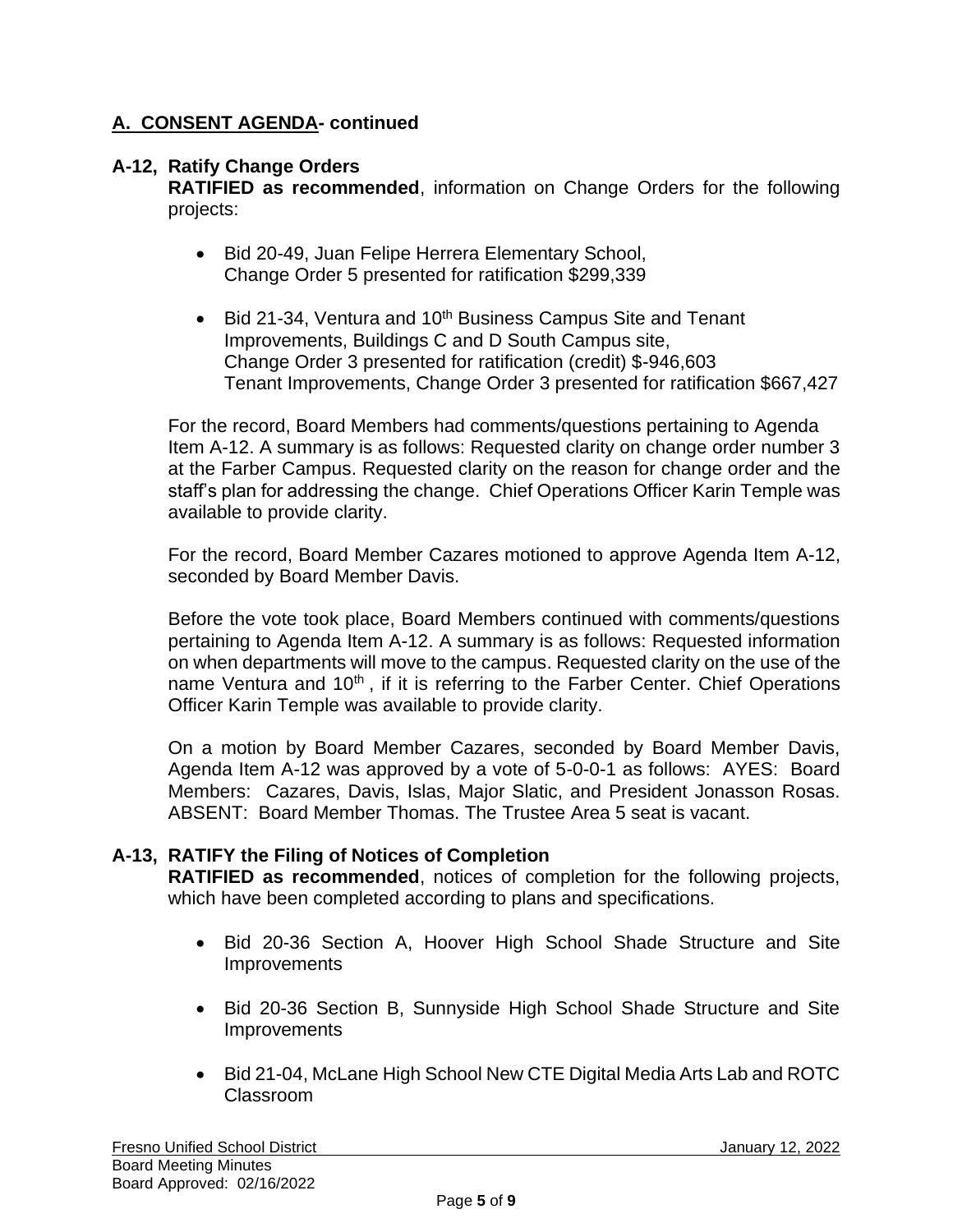# **A. CONSENT AGENDA- continued**

- Bid 21-05, Hoover High School CTE Digital Media Arts Classroom **Improvements**
- Bid 21-47 Section A, Burroughs Elementary School Energy Management System Replacement
- **A-14, RATIFY Purchase Orders from October 01, 2021 through October 31, 2021 RATIFIED as recommended,** information on purchase orders issued from October 01, 2021 through October 31, 2021.

# **OPPORTUNITY FOR UNSCHEDULED ORAL COMMUNICATIONS**

For the record, the Board received twelve requests to address the Board during Unscheduled Oral Communications. The individual's name along with a summary of topic are listed as follows:

- 1. Nancy Lind: Jackson elementary school lunch.
- 2. Erin Schuurman: Governor's mandate.
- 3. Terry Davis: Fresno High Aquatics.
- 4. Ruth Austin: Fresno High Aquatics.
- 5. Allison Burkle: Fresno High Aquatics.
- 6. Angelana Avila: Opposition to vaccines.
- 7. Maria Salazar: Fresno High Aquatics.
- 8. Olivia Olmos: Fresno High Aquatics.
- 9. Nate Olmos: Fresno High Aquatics.
- 10.Mercedes Ruiz Not present.
- 11.Steve Guardia: Fresno High Aquatics.
- 12.Andrew Fabela: Fresno High Aquatics.

# **B. CONFERENCE/DISCUSSION AGENDA**

### **B-15, HOLD Public Hearing Regarding the Redistricting of Trustee Areas within Fresno Unified and ADOPT Proposed Trustee Area Map**

Board President Jonasson Rosas OPENED the Public Hearing.

## **OPPORTUNITY for Public Comment on Agenda Item B-15**

For the record, the Board received five requests to address the Board on Agenda Item B-15. The individual's name along with a summary of topic are as follows:

- 1. Andrew Fabela: Supports Angeles de la Vivienda Map.
- 2. Imelda Cruz: Supports Angeles de la Vivienda Map.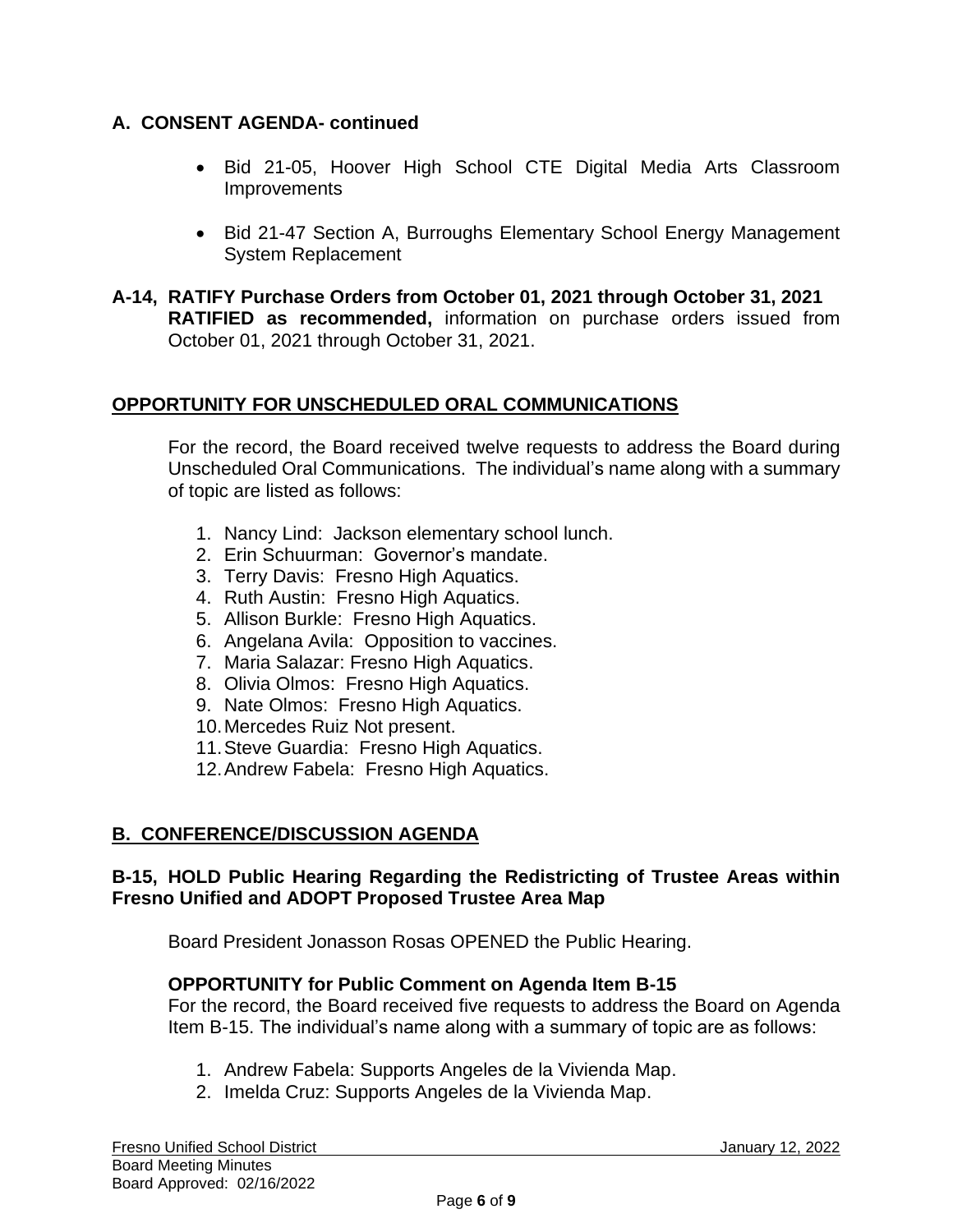# **B. CONFERENCE/DISCUSSION AGENDA - continued**

- 3. Clara Serrato: Supports Angeles de la Vivienda Map.
- 4. Pedro Navarro Cruz: Supports Angeles de la Vivienda Map.
- 5. Hashid Kasama: Supports Angeles de la Vivienda Map.

For the Record Board Members had comments/questions pertaining to Agenda Item B-15. A summary is as follows: Requested clarity for definitions on the presentation about pairs of Trustees and no pairs of Trustees. Acknowledged the community coming out and showing their support and interest. Mr. Skinnell was available to provide clarity.

For the record Board Clerk Islas motioned to approve Agenda Item B-15 Map Angeles de la Vivienda.

For the record, before a second was received, Board Members continued with comments/questions pertaining to Agenda Item B-15. A summary is as follows: Commented the Angeles de la Vivienda map creates cleaner boundaries and aligns better with feeder and voter areas.

For the record, Board President Jonasson Rosas seconded the motion to approve Agenda Item B-15 Map Angeles de la Vivienda.

Before the vote took place, Board Members continued with comments/questions pertaining to Agenda Item B-15. A summary is as follows: Acknowledged the parents of Area 6 for coming out to support the district and community. Showed support of map Angeles de la Vivienda, hesitant about map of District 3 with its drastic changes but still supportive. Showed support of map Angeles de la Vivienda and how clean it looks. Commented the Angeles de la Vivienda map will better help families that are without a method of transportation to look at this map and find bus lines without confusion. Thanked team for going over data, researching what was best for the community, and drafting the new maps. Showed support of map Angeles de la Vivienda. Praised the cleaner looking map. Expressed gratitude that it will be easier to explain district boundaries. Thanked Mr. Pedro Navarro Cruz from the community in helping to create a better map. Commented we have many resources and our community pulled together to help the district draft a new map. Requested clarity on Area 3 being brought up to Shaw near Clovis. Mr. Skinnell and Superintendent Dr. Nelson were available to provide clarity.

On a motion by Board Clerk Islas, seconded by Board President Jonasson Rosas, Agenda Item B-15 Map Angeles de la Vivienda was approved by a vote of 5-0-0- 1 as follows: AYES: Board Members: Cazares, Davis, Islas, Major Slatic, and President Jonasson Rosas. ABSENT: Board Member Thomas. The Trustee Area 5 seat is vacant.

Board President Jonasson Rosas CLOSED the Public Hearing.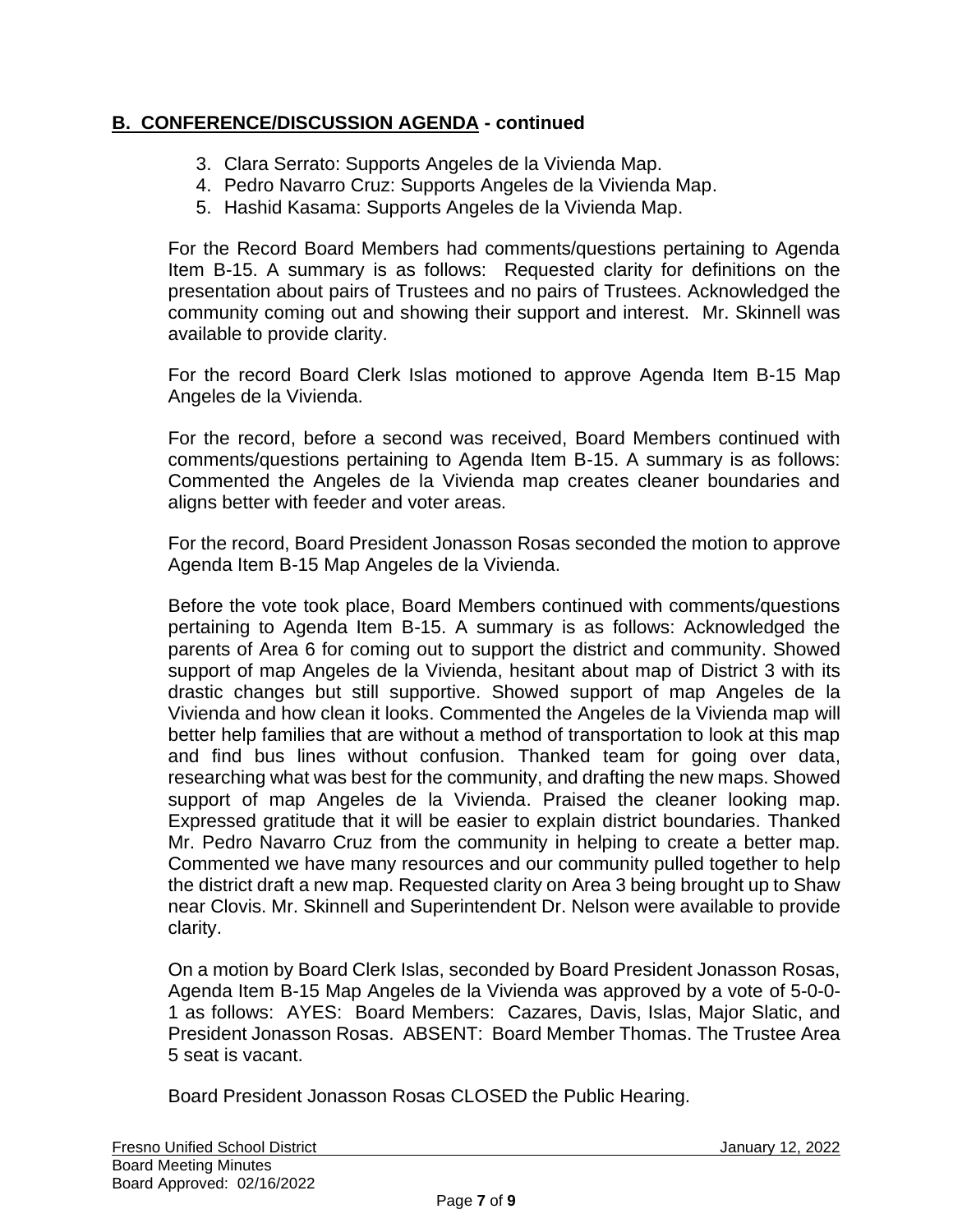# **B. CONFERENCE/DISCUSSION AGENDA - continued**

# **B-16, PRESENT and DISCUSS 2020/21 Bond Annual Report**

#### **OPPORTUNITY for Public Comment on Agenda Item B-16**

For the record, the Board received zero requests to address the Board on Agenda Item B-16.

## **C. RECEIVE INFORMATION & REPORTS**

For the record, the Board was in receipt of two items as follows:

### **C-17, RECEIVE Proposed Academic Calendars for 2022/23 and 2023/24**

### **C-18, RECEIVE 2020/21 School Facility Fee Public Information Report**

### **BOARD/SUPERINTENDENT COMMUNICATION**

**Member Major Slatic:** Requested clarity and a board communication regarding weekly COVID testing at school sites. Requested the Board to consider campus safety and at next board meeting, with a roll call vote, agenized re-funding of School Neighborhood Resource Officers on middle school campuses.

**Board Clerk Islas**: Requested to have information provided in the board script outlining the process of Unscheduled Oral Communications. Requested a board communication be provided regarding the Fresno High School Aquatics program issue. Agreed with Trustee Major Static's earlier comment, no one can learn in an antagonistic environment. Expressed the need to create an opportunity to have uncomfortable conversations to dismantle racism, oppression, and things that continue to subjugate people in classes within our community. The cultural proficiency trainings could have been handled better. Yet, to reject having cultural proficiency conversations is not beneficial. Cautioned Major Slatic to be more sensitive about how he addresses individuals. Referring to people's melanin can be a sensitive topic and is not a way to refer to individuals. Stated individuals should be honored for their culture and ethnicity. Mentioned the district is not mandating vaccines but giving the community an option; parents have full consent. Shared a few COVID statistics. Commented everyone should have a choice. Clarified for the record, the district is not mandating or demanding COVID vaccinations. It is erroneous to say the district is forcing anyone.

**Member Davis:** Requested staff to connect with the Chief of Police regarding Student Neighborhood Resource Officers. Agreed with Clerk Islas' request pertaining to Unscheduled Oral Communications. Shared information regarding the first LCAP meeting at Bullard High School and expressed appreciation for the district's partnership with the Fresno Chafee Zoo. Requested clarity as to meeting format.